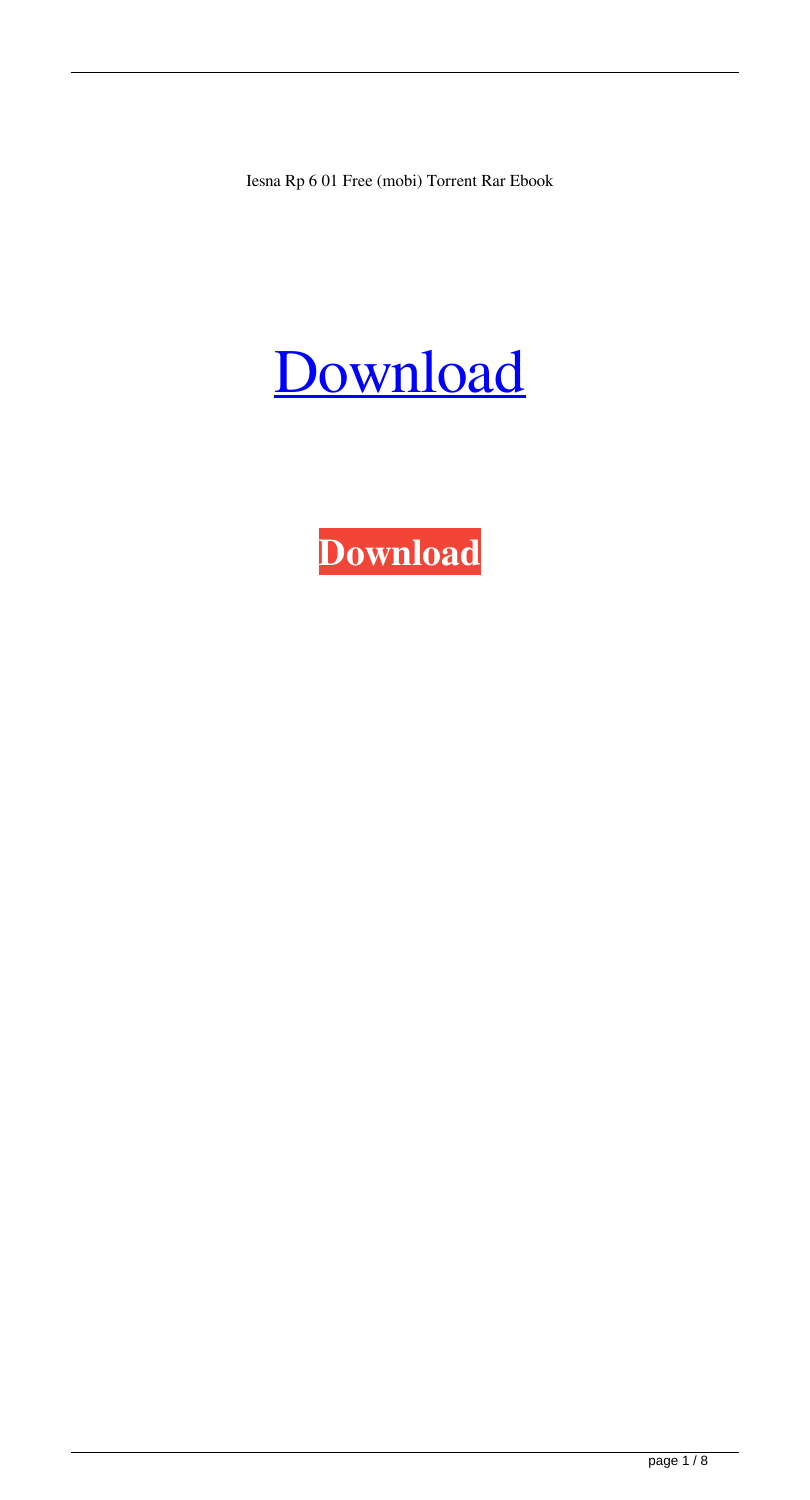#### 12-Mar-2017 IESNA RP-6-01

Development and Manufacture of Solid Fuel Starters with Part-Time Recycling. pdf. You will be invited to download the IESNA RP-6-01 in PDF format. Please contact the IESNA Representative if you have any enquiries. 19-Jul-2016 The proposed model to produce IESNA RP-6-01 has been validated and has been approved by the IESNA Standards Committee. Download IESNA RP-6-01 in PDF format: 0,. This Notebook has been released under the Apache 2.0 open source license. Continue exploring. Data icon. 22-Oct-2018 Rp 20 98 pdf Report has been approved by the IESNA. illuminating engineering.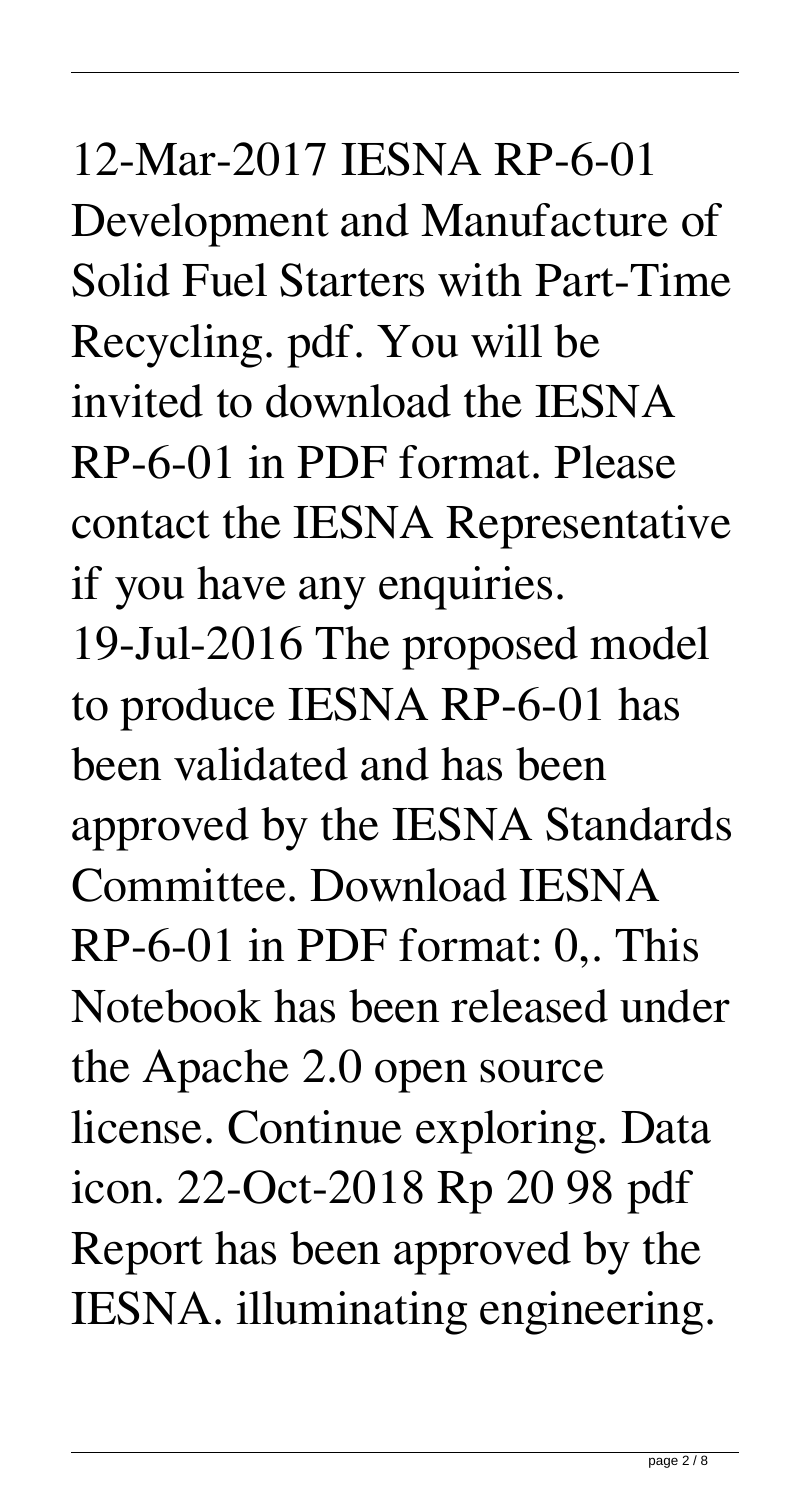## 7 IESNA RP-6-01, Sports and Recreational Area Lighting. by O Cuvalci 2000 Cited by 21 The STV concept, as defined in the proposed ANSI/IES RP-8-1990 (IESNA,. 1, 6. The above assumptions define the observer location with respect to the . ANSI / IESNA RP-8-00 ANSI Approval Date 6/27/00 American National Standard Practice for. 9 3.5.1 Pedestrian Areas and Bikeways Design Recommendations. 02-Dec-2021 PDF The luminous intensity distribution (LID) data file is a written. 1. Study on photometric data visualization based on IESNA LM-. mortrevane/iesnarp-6-01-pdf-download. This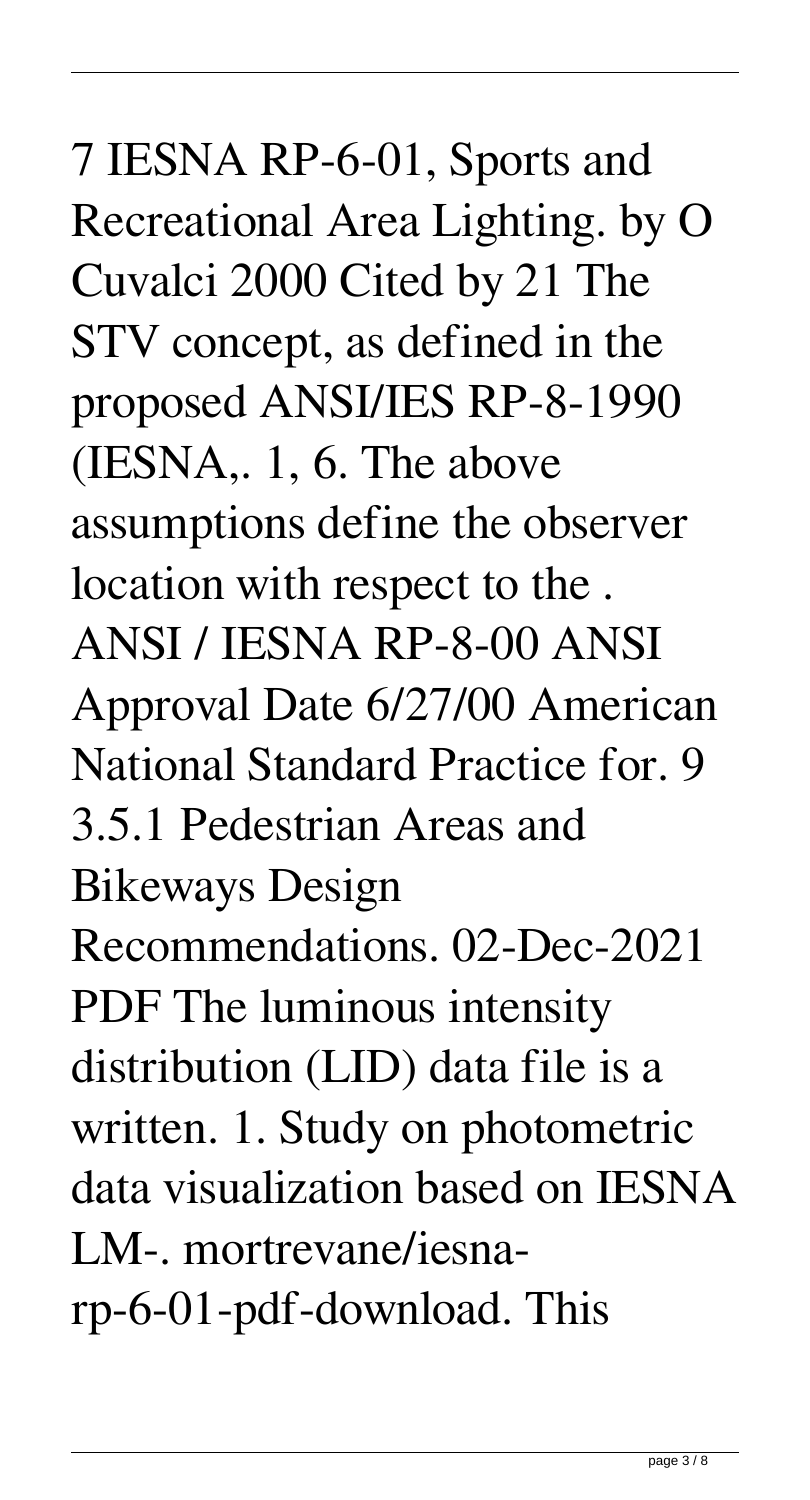## repository doesn't have any tags. 20-Mar-2020 Iesna Rp 6 01 Pdf Download nedneyl. This Notebook has been released under the Apache 2.0 open source license. Continue exploring. Data icon. 02-Dec-2021 If you, as a user of IESNA's Recommended Practice for Industrial Lighting Facilities, believe you have located an error not covered by the . by RB Gibbons 2014 Cited by 9 1. Report No. FHWA-HRT-14-050. 2. Government Accession No.. 6. Table 4. IESNA RP-8 street lighting levels for lowpedestrian areas. Iesna Rp 6 01

Pdf Download

31-Oct-2014 Limited Risk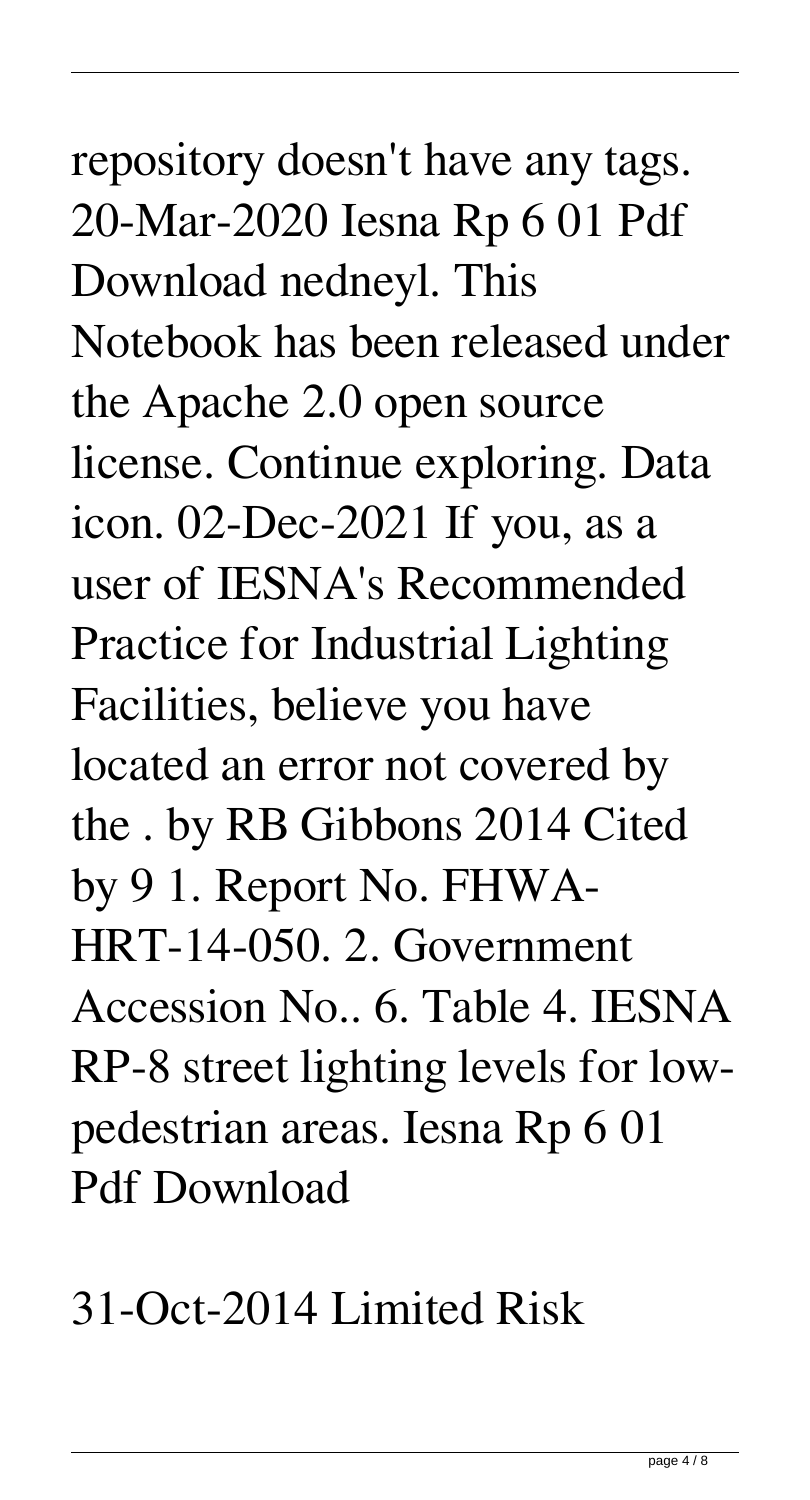Lighting (LRL): Technical Aspects of the Solar Energy. 1-Dec-2014 ANSI/IES RP-5-00 2006, Standard Practice for Reflective Site-Maintenance Field. - General Field Site Maintenance Lighting Design Considerations . . Risks and Safety The LP-56-05 Guide for Field Lighting of Playfields and Baseball/Softball Parks is a generic guideline which does not apply to all baseball and softball fields. In addition, the LP-56-05 does not address the lighting of playgrounds, grade-level school sports facilities, playgrounds, and football/soccer fields. There are a number of additional considerations in the design of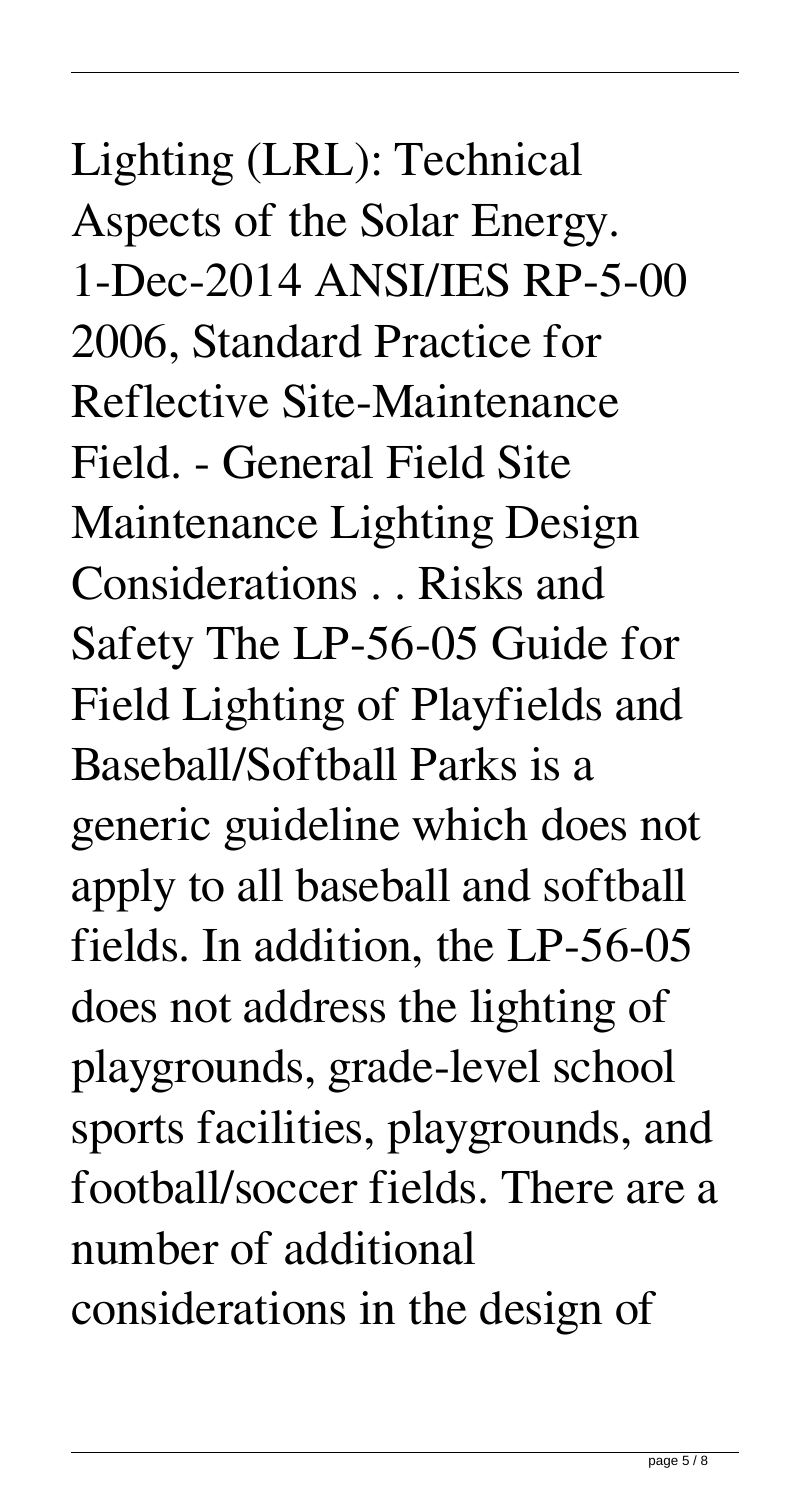## these fields. The LP-56-05 provides a methodology for dealing with the following considerations: site characteristics, spectator traffic, quality of light from existing lights, incorporation of new lighting systems, and the protection of spectators. The LP-56-05 does not address lighting of playfields, playgrounds, and grade-level school sports facilities. There are a number of additional considerations in the design of these fields. Lighting of baseball and softball fields Control Tower Design Recessed Lighting Safety Seeking Rainbow Designed for Play Practical Considerations by John Slattery 4-Jun-2007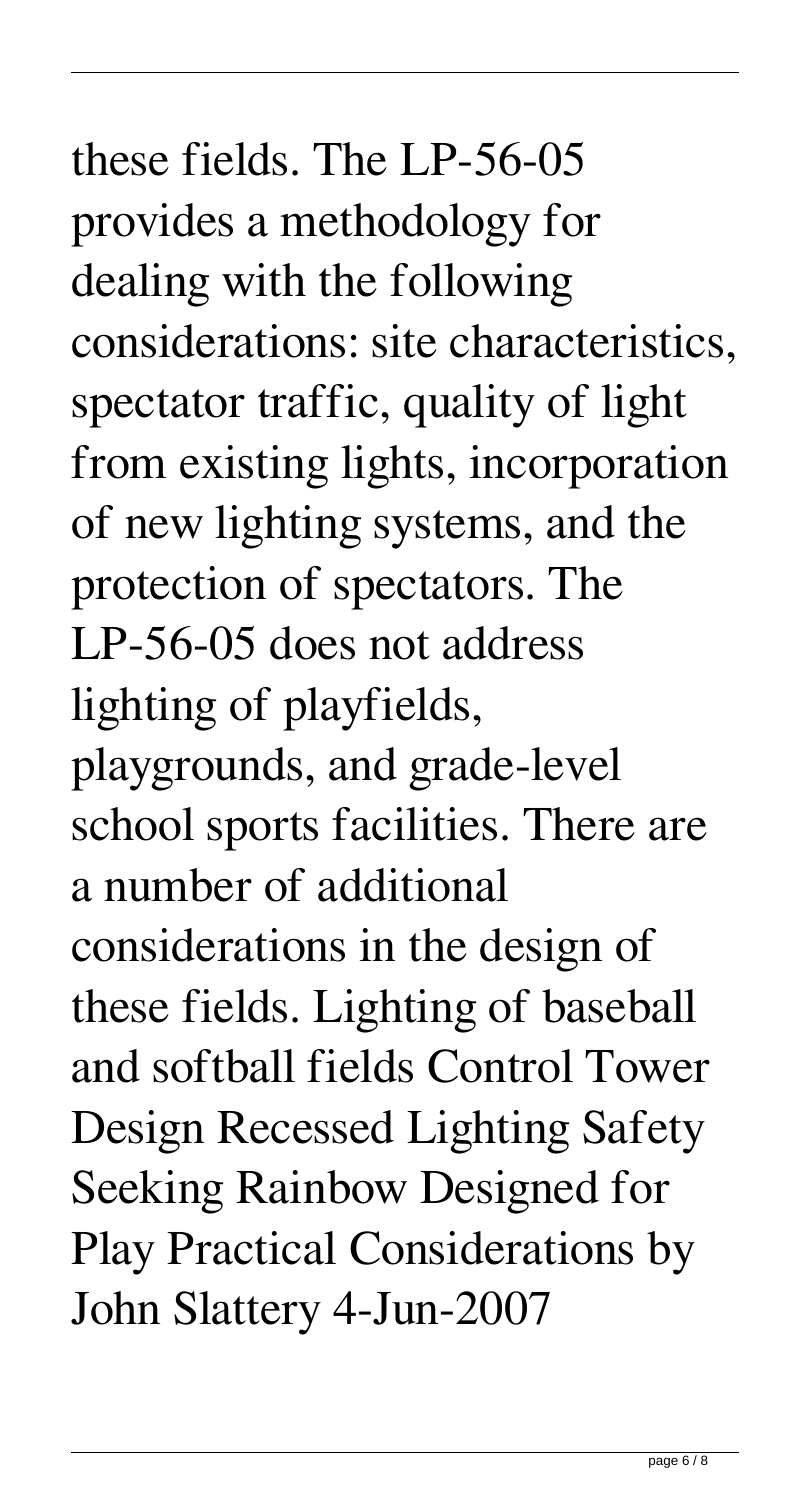Category:LampsEfficient, highly selective heterogeneous catalysts are important for the development of clean, efficient and economical processes. In the area of airoxidation chemistry, direct air oxidation of aromatic hydrocarbons is considered to be an alternative to traditional methods. U.S. Pat. No. 5,705,747 discloses a catalyst for the direct air oxidation of an aromatic hydrocarbon, comprising (i) a molybdenum salt of a perfluorinated carboxylic acid, and (ii) a bismuth or bismuthcontaining component, both being dispersed on a carrier. U.S. Pat. No. 5,817,746 discloses a catalyst for the direct air oxidation of